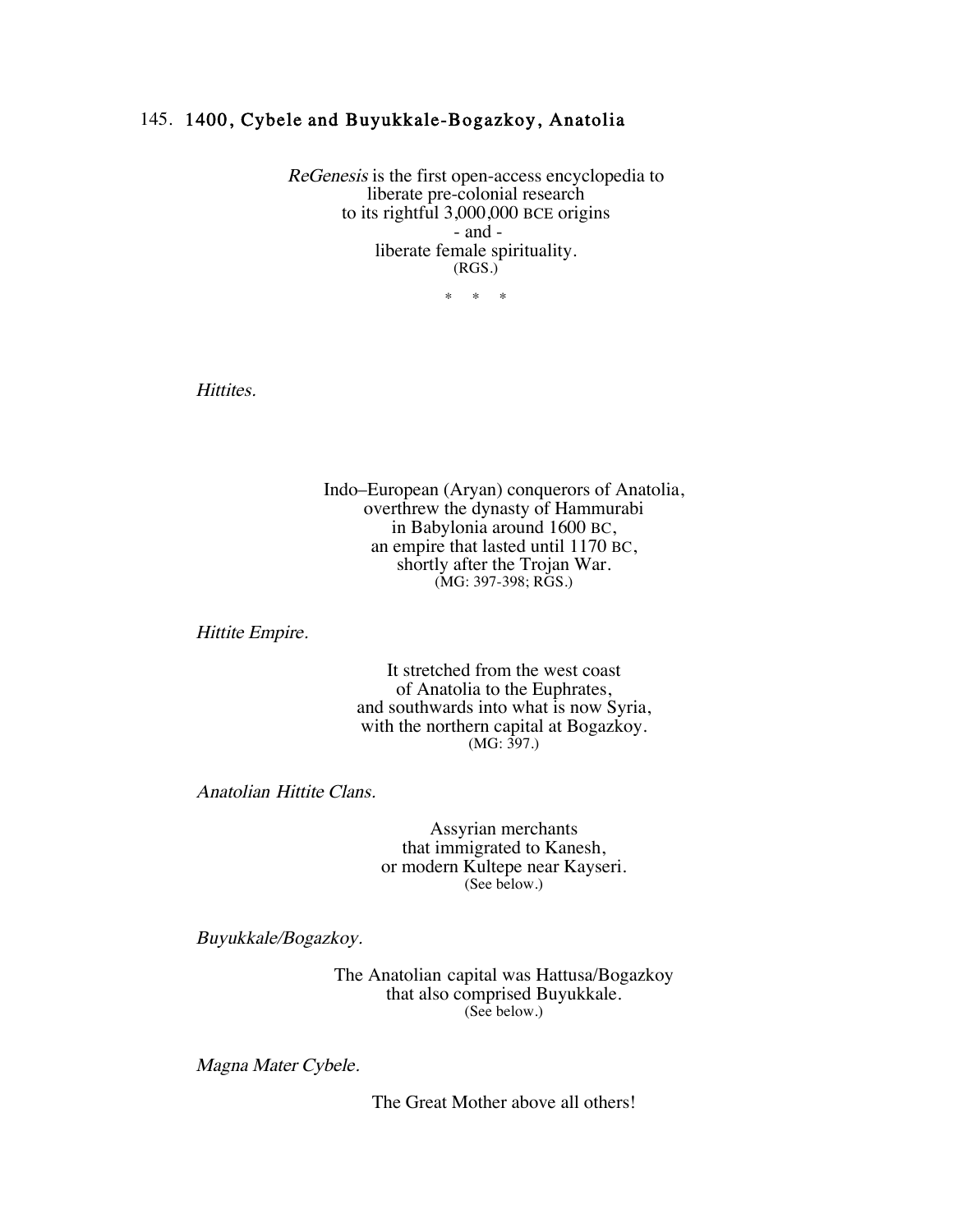The Anatolian Hittites emerged out of the Assyrian merchants that immigrated to Kanesh, or modern Kultepe near Kayseri. The Assyrian capital was Hattusa/ Bogazkoy that also comprised Buyukkale. According to leading studies, Cybele was subsequently the Phrygian goddess who was also from Buyukkale.

Cybele's roots or origins are from the goddess Kubaba. (TCOP: 154-9.) Will Roscoe adds that "the etymology of Cybele's name [is] from the neo-Hittite Kubaba (Lydian: *Kuvava [also Kuvavs or Kuvavas]*) and the Phrygian Matar Kubileya [or Kubeleya]." (POG: 198.) The following provides further etymological analysis.

The Greeks as we have noted, knew her [Kubaba] as a goddess of Lydians and Phrygians, and called her Kybebe, while the Lydians pronounced her name Kuvavs or Kuvavas (MGA: 120). ... At practically the same time  $[5<sup>th</sup>]$ and  $6<sup>*</sup>$  century BCE] that Kybebe appears, references to Kybele appear in Greek sources, and there are indications that the two names were alternative appellations of the same divinity. Later the Greek and Latin authors explicitly treat the names of Kybebe and Kybele (also Cybebe and Cybele in Latin) as interchangeable and equate both with the Mother of the Gods, Rhea, and Magna Mater (MGA: 120-121). [Mark Munn suggests that] the present understanding of Anatolian languages allows Kybele to be explained as a development, via Phrygian Kubeleya, from the older name of Kubaba (MGA: 122). (MGA: 120-127.)

Buyukkale (or Bogazkale) was formerly Bogazkoy that included the great Hittite capital of Hattusas. The site is about 90 miles from Ankara. Ancient Bogazkoy is between the great temple in the lower city and the citadel, palaces, and government buildings in the upper city. The five Bogazkoy Temple areas are a series of complex rooms all adjacent to the central court, also location of venerated statues. Finds include vast bas–reliefs, significant statues, and massive orthostat blocks. Other finds include stamp seals with cuneiform inscriptions plus hieroglyphics signs that have greatly facilitated the cuneiform translations. (MAC: 67-76.) Further personal favorites include a stunning vaulted passage, massive amphorae plus a large square green stone baetyl that stands about four feet high and embodies an indescribable touch of radiating heat. \* \* Given that green stone (chlorite or steatite) plus green glazed faience were used

for stamp seals in Syro-Anatolia, this magnificent Buyukkale stone may somehow be related and suggests further research?

Of the five best – preserved Phrygian statues from the areas around Gordion, Bogazkoy and Ankara, the Bogazkoy statue now displayed in Ankara at the Museum of Anatolian Cultures, may be the most remarkable. (SGM: 72.) Its point of origin is one of the Bogazkoy Temple Shrines. (SGM: 81.) The deity is holding a pomegranate and two small male attendants are playing a double flute and a lyre or cithara. (SGM: 73.)

Topics in the following summaries include: Buyukkale/Bogazkoy; Hittite and Phrygian invasions; further source considerations; mother goddess and mystery practices; plus, later Greek and Roman influences.

Anatolia endured a devastating series of invasions by the Indo-Europeans (Aryan) tribes between 2300 and 1700-[or 1400 BCE]. At least 300 cities and villages were sacked and burned during this time. The most powerful of these tribes were the Hittites, who conquered Anatolia about 1740 BC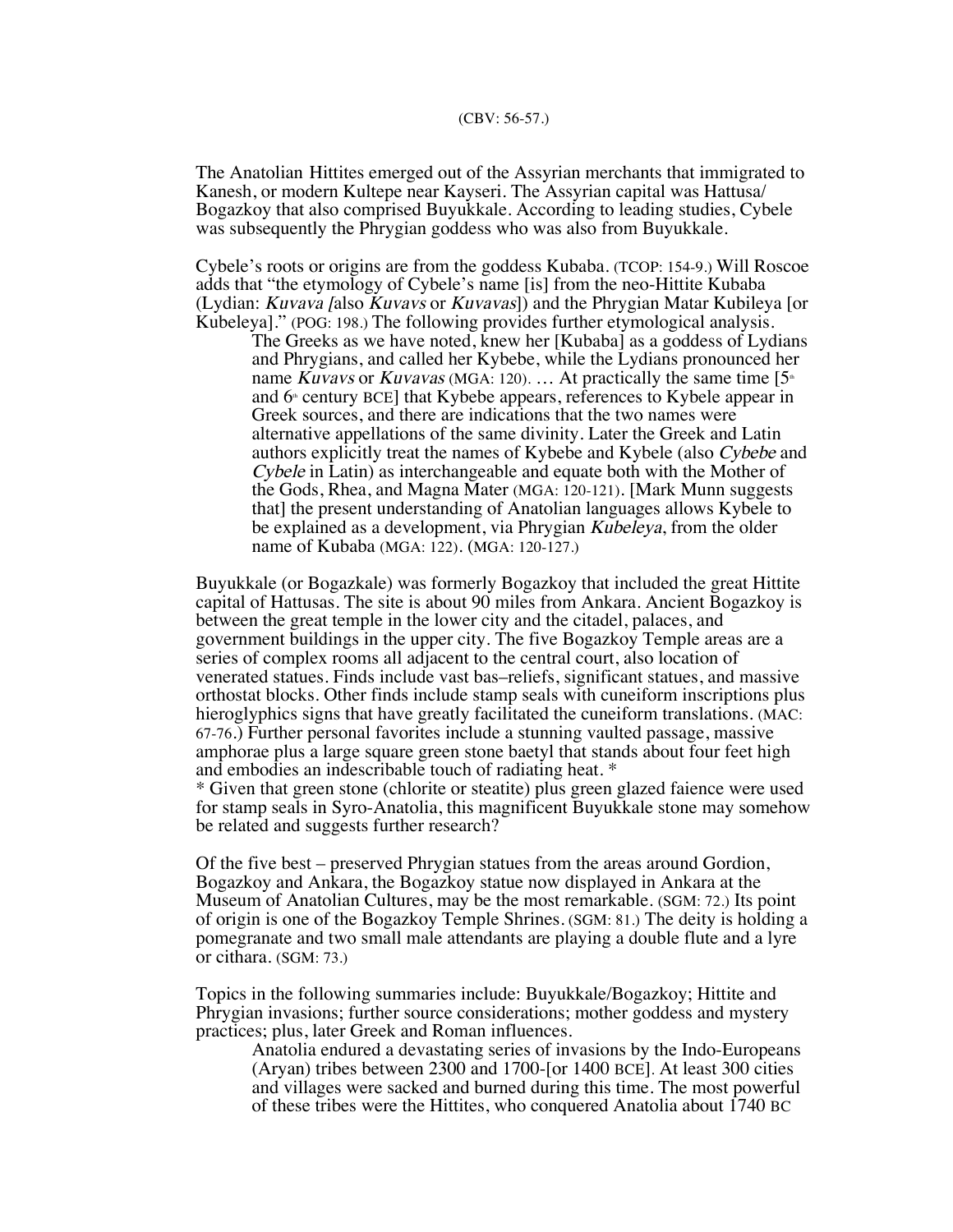and overthrowing the dynasty of Hammurabi in Babylonian around 1600 BC, established an empire that lasted until about 1170 BC, shortly after the Trojan War. It stretched from the west coast of Anatolia to the Euphrates, and southwards into what is now Syria, with the northern capital at Bogazkoy. The southern capital has not yet been discovered. Documents recently deciphered from Bogazkoy [later Buyukkale] have shown that the court of the Hittite king was in constant communication with Egypt, Greece and Babylonia, and that eight languages were understood by the scribes working for the king (MG: 397). At the great rock temple of Yazilikaya, 2 miles from Bogazkoy, figures of goddesses and gods have been sculpted, among them a goddess standing on a leopard or a LIONS. She holds a staff in one hand, and in the other she offers gifts in the form of hieroglyphic signs, which may denote her name. True to tradition of the son-lover, a young god stands near her on a leopard or panther, with a pointed hat on his head, holding a double-axe in one hand (MG: 398).

The Hittite Empire was concentrated in eastern Anatolia, but another group of invaders came from Thrace (Bulgaria) in 12 century BC, from the area that Gimbutas has named as Old Europe. The power of the Hittite Empire was broken, and these people settled in a part of western Anatolia that come to be known as Phrygia and which was to become one of the focal areas for the cult [culture] of Cybele and her son – lover Attis. ... Statues of Cybele have been found as far away as the Ukraine, the Crimea, Romania and Bulgaria, and this goddess may have been worshipped at the shrines of the older, Neolithic one, in the same way that Mary was worshipped at shrines once sacred to Cybele and Isis. The Phrygians established themselves in central and western Anatolia during the second millennium BC. One of their kings was Midas – he of the ass's ears – whose capital was at Gordion, and he built a great temple to Cybele at Pessinus, which today is a small village south-west of Ankara (MG: 399).

In the Iron Age, which began c. 1250 BC, the Bronze Age myth of the mother goddess and her son – lover did not die out in spite of formal worship of the great father god. It persisted in various forms in Egypt, Anatolia, Syria, Palestine, Greece and Rome, until the new expression in the Mystery cults [practices] of Egypt, Greece and Rome and, ultimately, in Christianity. As spirit and nature were driven further and further apart in their religions of the Iron Age, the myth continued to hold them together in their original relationship. ... Wherever Cybele's cult \* [veneration] was most strongly established, from Anatolia and Syria to Western Europe, there also the adoration of Mary flourished (MG: 391). … [Although Cybele is far less familiar,] nevertheless it is though her, as well as through the Sumerian or Egyptian goddesses, that the myth of the goddess can be traced from the Neolithic era thorough the Iron Age and far into the Christian era, for, amazingly, it hardly changes throughout this immense period of time (MG: 391).

\* [Culture.]

For a recent deconstruction of earlier works on Cybele, see Lynn E. Roller's study, In Search of God the Mother: The Cult of Anatolian Cybele. Through the utilization of archaeology, sacred monuments, votive offerings, epigraphical and literary material, Roller analyzes Cybele relative to numerous complex cultures including: Neolithic Çatal Hüyük; Bronze and Early Iron Age; pre-and neo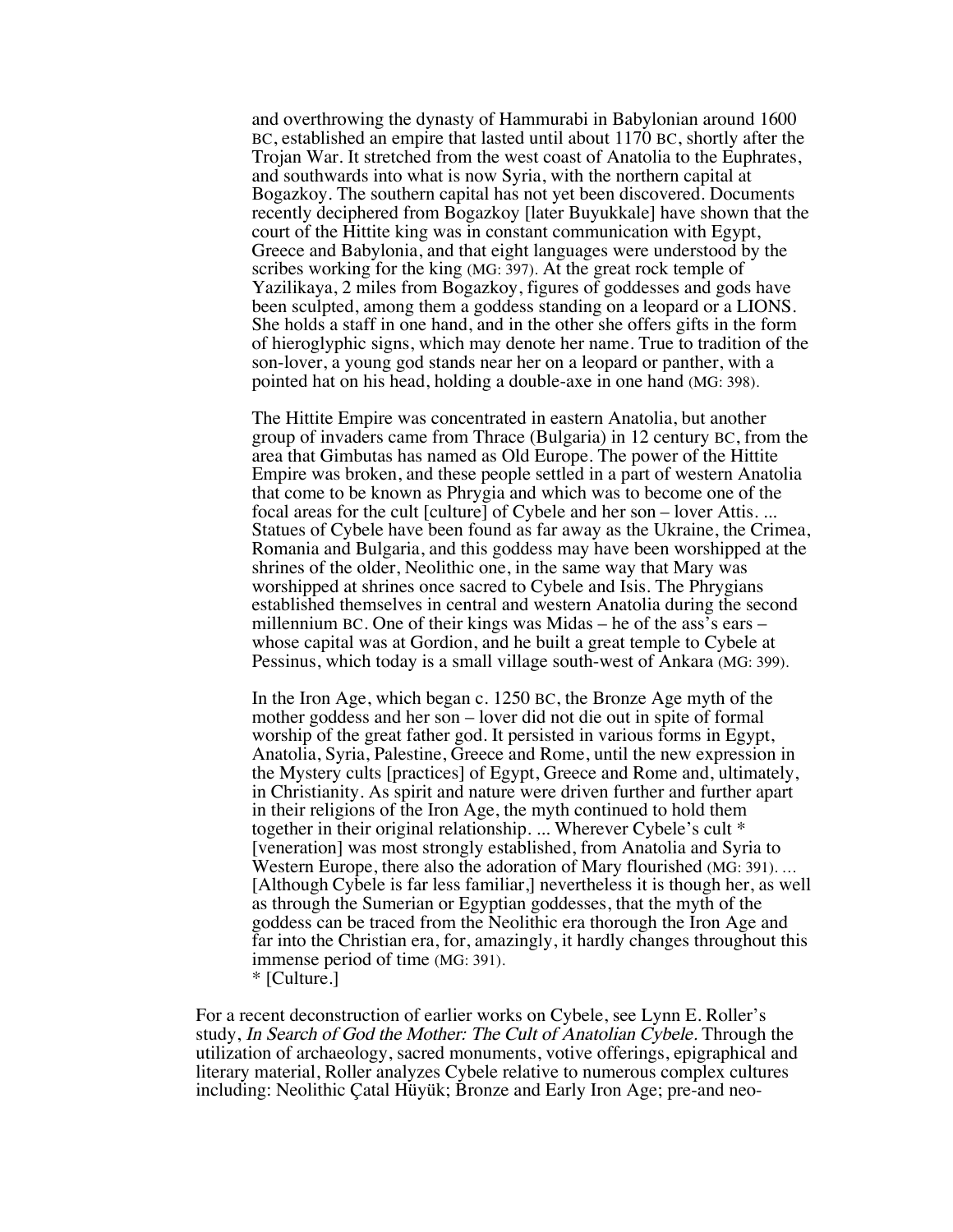Phrygian Hittite and Urartian; plus later aspects of Pagan and Christian clashes. (SGM: 2-3.)

Roller, Lynn E. In Search of God the Mother: The Cult of Anatolian Cybele. Berkeley, CA: University of California Press, 1999. (SGM.)

Further Buyukkale/Bogazkoy, research and interpretations:

Puhvel, Jaan. Comparative Mythology. 1987. Baltimore, MD: Johns Hopkins University Press, 1993. 21-32. (CM.)

Further research on various translations and interpretations of: Syrian Kubaba; Lydian Kybebe; Phrygian Kubeleya/Kybele; and Cybebe/Cybele/Cybelus:

Akurgal, Ekrem. Ancient Civilizations and Ruins of Turkey: From Prehistoric Times until the End of the Roman Empire. Tran. John Whybrow and Mollie Emre. Ankara, Turkey: Turk Tarih Kurumu Basimevi, 1969. (ACRT.)

Alvar, Jaime. Romanizing Oriental Gods: Myth, Salvation and Ethics in the Cults of Cybele, Isis and Mithras. Tran. Richard Gordon. Leiden, Netherlands: E. J. Brill, 2008. (RIOG.)

Baring, Anne and Jules Cashford. The Myth of the Goddess: Evolution of an Image. London, England: Viking, 1991. 391-415. (MG.)

- Collins, Billie Jean, Mary R. Bachvarova, and Ian Rutherford. Anatolian Interfaces: Hittites, Greeks, and Their Neighbours: Proceedings of an International Conference on Cross-Cultural Interaction, September 17-19, 2004, Emory University, Atlanta, GA. Oxford, England: Oxbow Books, 2008. (AIHG.)
- Diakonoff, I. M. "Women in Old Babylonia not under Patriarchal Authority." Journal of the Economic and Social History of the Orient 29.3 (Oct. 1986): 225-238. (WOB.)
- Edgu, Ferit, Ed. The Anatolian Civilizations I: Prehistoric/Hittite/Early Iron Age. Istanbul, Turkey: Turkish Ministry of Culture and Tourism, 1983. (ACI.)

The Anatolian Civilizations II: Greek/Roman/Byzantine. Trans. Nursin Asgari. Istanbul, Turkey: Turkish Ministry of Culture and Tourism, 1983. (ACII.)

- Ergener, Reşit. Anatolia, Land of Mother Goddess. Ankara, Turkey: Hittite Publications, 1988. (AL.)
- Finkelberg, Margalit. "Anatolian Languages and Indo–European Migrations to Greece." The Classical World 91.1 (Sep.-Oct. 1997): 3-20. (ALI.)
- Hawkins, J. D. "Kubaba at Karkamiš and Elsewhere." Anatolian Studies Vol. 31 (1981): 147-176. (KKE.)
- Justus, Carol F. "Indo-Europeaization of Myth and Syntax in Anatolian Hittite: Dating of Texts as an Index." Journal of Indo–European Studies Vol. 11.1/2 (Spring-Summer 1983): 59-103. (IEMS.) Munn, Mark. "Kybele as Kubaba in a Lydo-Phrygian Context." Paper
- presented at, The Cross-Cultural Conference on Hittites, Greeks and Their Neighbors in Central Anatolia. Emory University, Atlanta, GA: 2004. (KK.)
- \_\_\_\_\_. The Mother of the Gods, Athens, and the Tyranny of Asia: A Study of Sovereignty in Ancient Religion. Berkeley, CA: University of California Press, 2006. 120-124. (MGA.)

\_\_\_\_\_. "Kybele as Kubaba in a Lydo-Phrygian Context." Anatolian Interfaces: Hittites, Greeks, and Their Neighbours: Proceedings of an International Conference on Cross-Cultural Interaction, September 17-19, 2004, Emory University, Atlanta, GA. Eds. Billie Jean Collins, Mary R.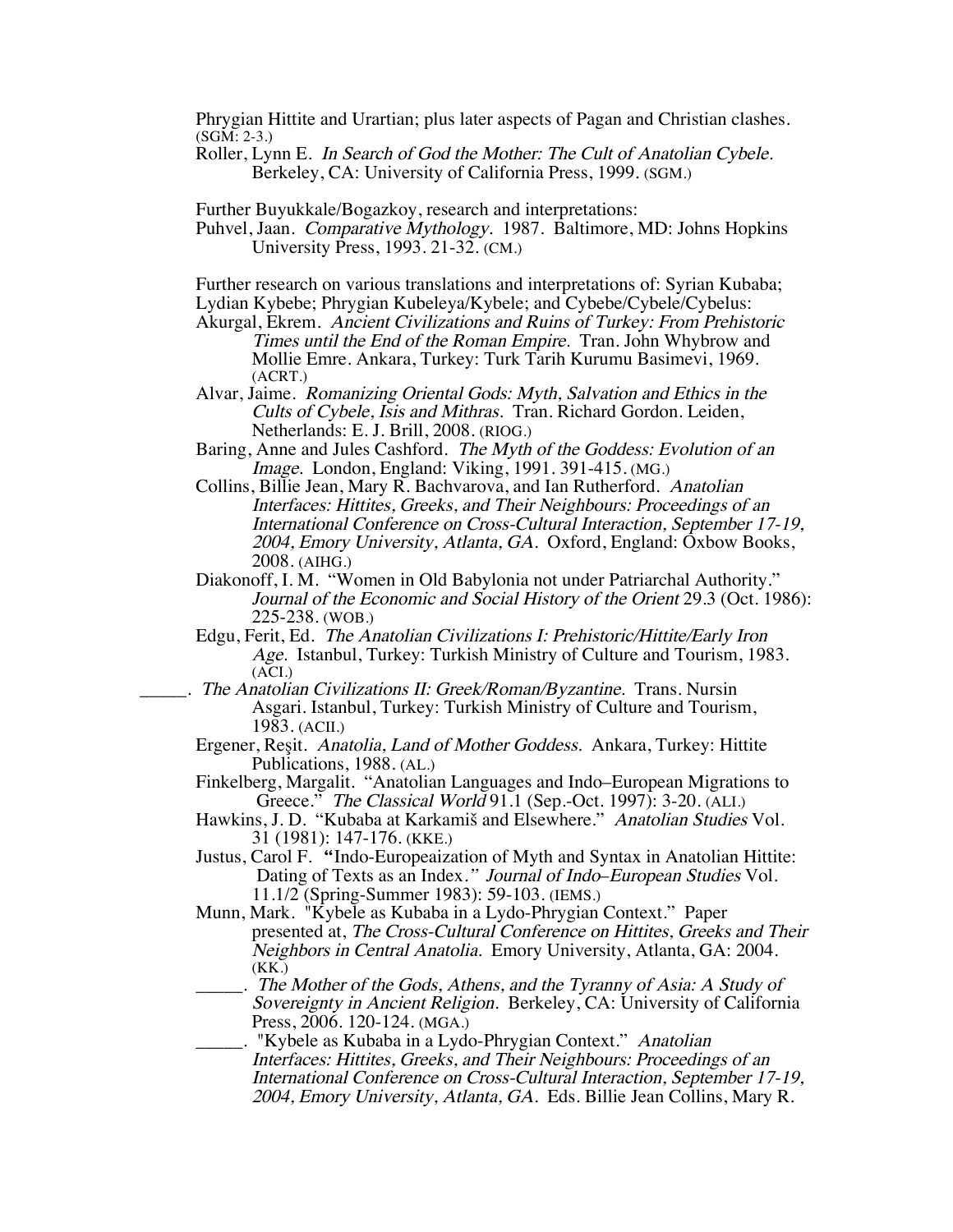Bachvarova, and Ian Rutherford. Oxford, England: Oxbow Books, 2008. 159-164. (KKLP.)

- Rein, Mary Jane. The Cult and Iconography of Lydian Kybele. Diss. Harvard University, 1993. Ann Arbor, MI: ProQuest/UMI, 1993. (Publication Number: AAT 9412386.) (CILK.)
- Roscoe, Will. "Priests of the Goddess: Gender Transgression in Ancient Religion." History of Religions 35.3 (Feb. 1996): 195-230. (POG.)
- Sfameni, Giulia Gasparro. Soteriology and Mystic Aspects in the Cult of Cybele and Attis. Leiden, Netherlands: E. J. Brill, 1985. (SMA.)
- Vermaseren, Maarten M. J. Cybele and Attis: The Myth and the Cult. Trans. A. M. H. Lemmers. London, England: Thames and Hudson, 1977. (CAA.)
- Vermaseren, Maarten M. J., and Eugene Lane. Cybele, Attis, and Related Cults: Essays in Memory of M. J. Vermaseren. Leiden, Netherlands: E. J. Brill, 1996. (CAR.)
- Vassileva, Maya. "Further Considerations on the Cult of Kybele." Anatolian Studies 51 (2001): 51-63. (FC.)

Further research of black stones from Tyana:

Vassileva, Maya. "King Midas in Southeastern Anatolia." Anatolian Interfaces: Hittites, Greeks, and Their Neighbours: Proceedings of an International Conference on Cross-Cultural Interaction, September 17-19, 2004, Emory University, Atlanta, GA. Eds. Billie Jean Collins, Mary R. Bachvarova, and Ian Rutherford. Oxford, England: Oxbow Books, 2008. 165-172. (KM.)

Further research on the double-axe including: sites and sanctuaries; butterflies; chrysalises; labia, labrys (katabasis); hourglass; figure 8; plus bucrania and bull's heads:

- Evans, Sir Arthur. "'The Ring of Nestor:' A Glimpse into the Minoan After-World and a Sepulchral Treasure of Gold Signet-Rings and Bead-Seals from Thisbê, Boeotia." The Journal of Hellenic Studies 45. Part 1 (1925): 1-75. (RN.)
- Gimbutas, Marija Alseikaite. Goddesses and Gods of Old Europe, 6500-3500  $BC: Myths$  and Cult Images.  $2<sup>nd</sup>$  ed. London, England: Thames and Hudson, Ltd., 1984. [The Gods and Goddesses of Old Europe, 7000-3500 BC: Myths, Legends, and Cult Images. Berkeley, CA: University of California Press, 1974.] (GGE.)
	- ... The Language of the Goddess. San Francisco, CA: Harper San Francisco, 1989. 239-243, 270-275. (LOG.)
	- . The Civilization of the Goddess: The World of Europe. San Francisco, CA: Harper, 1991. 244-248, plus extensive index. (COG.)
- Nilsson, Martin Persson. The Minoan-Mycenaean Religion and its Survival in Greek Religion. 1927. New York, NY: Biblo and Tannen, 1950. 194- 235 plus 195, Fig. 90. (MMRS.)

Further double-axe research: 30,000, Labyrinths, Spirals, and Meanders; 5500- 3500, Cucuteni (Tripolye) Culture, Eastern Europe; 5000, Near and Middle East; 4000, Alaca Hüyük, Anatolia; 2600-2000, Early Bronze Age, Crete, Chthonian \* Prepalatial Early Minoan (EM I-III); 1450-1260, Hattusa and Yazilikaya, Anatolia; and 664-525, Neith and the Black Virgin Mary Temple at Sais, Egypt. (RGS.)

\* (Earth mother, Chthonia.)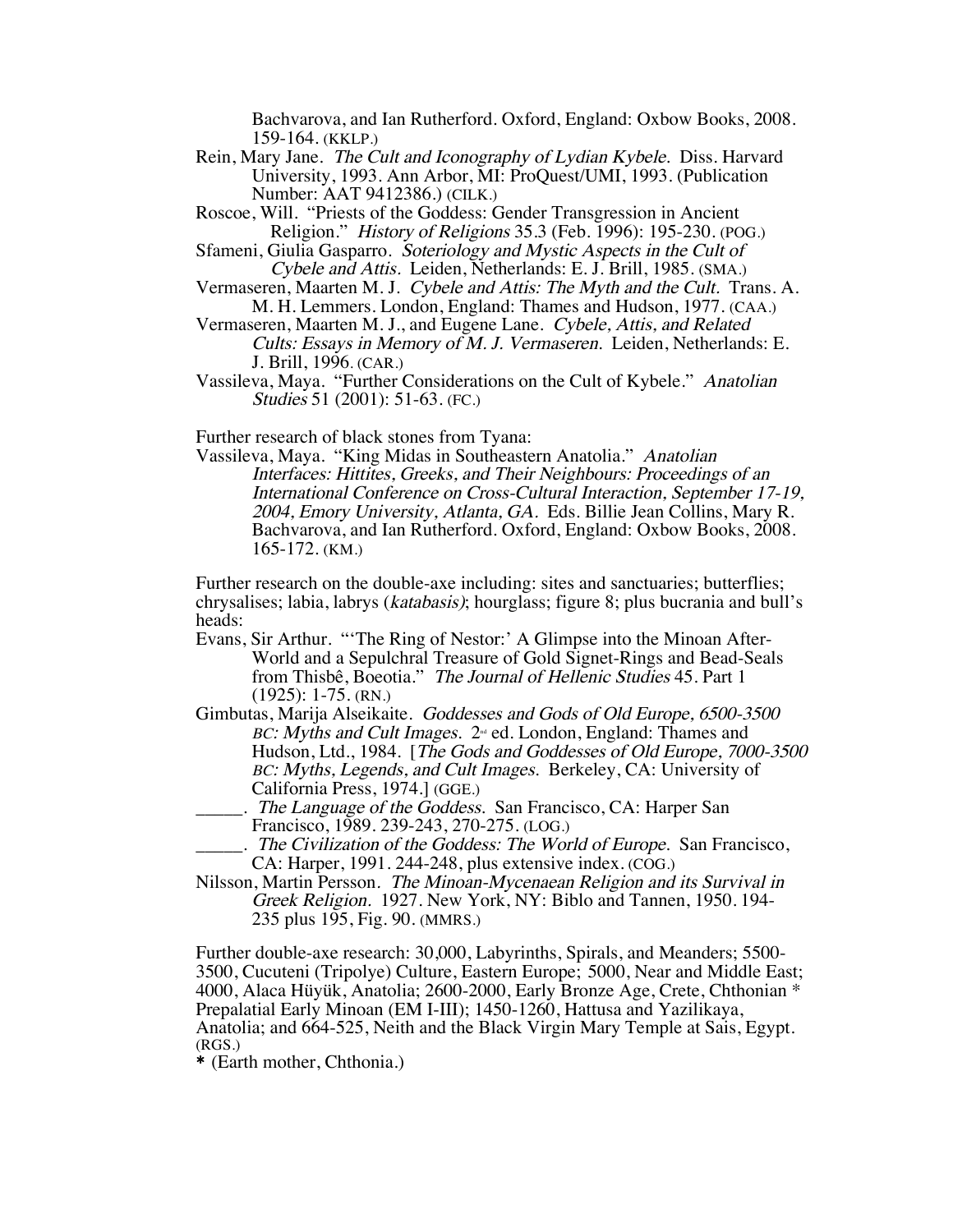Given Roscoe's unique cross – cultural focus, gender – variant subject expertise and extensive notes, also recommend "Priests of the Goddess" (POG) for further research of: the Corybantes and Curetes (202); eunuch priests of Artemis at Ephesus (217); Semitic Qedesh, pl. Qedeshim (217-218); Des-Demeter veneration (217); Caria Eunuchs (217); Indian Hijra (197); plus the Berdaches nascent priests of the North American Oikumene, Lakota, and Pueblo tribes. (223-224.) (POG.)

Further research on alternative gender identities or de– oedipalized practices and rituals of the Galli priests (tertium genus) of Cybele (neo-Hittite Kubaba/Phrygian Matar Kubileya (POG: 198) or Kubeleya and Attis):

Roscoe, Will. "Priests of the Goddess: Gender Transgression in Ancient Religion." History of Religions 35.3 (Feb. 1996): 195-230. (POG.)

Taylor, Patrick. "The Gala and the Gallos." Anatolian Interfaces: Hittites, Greeks, and Their Neighbours: Proceedings of an International Conference on Cross-Cultural Interaction, September 17-19, 2004, Emory University, Atlanta, GA. Eds. Billie Jean Collins, Mary R. Bachvarova, and Ian Rutherford. Oxford, England: Oxbow Books, 2008. 173-180. (GATG.)

An alternative interpretation of Attis – Atys includes a correlation to kingship. Although Kybele and later Phrygian Matar Cybele's consort Attis – Atys (plus Sabazius then Greek Dionysus) play a key role in the spring time resurrection and orgiastic rituals, he is not an evolving synthesis or polyform. Rather he is but one of the forms out of which kingship may have emerged. In some aspects, he reflects the relationship of Sumerian (not Semitic) Ishtar with Tammuz; Egyptian Isis with Osiris; Canaanite Anat with Baal; and Greek Aphrodite with Adonis. Haspels observes "Attis never appears with Cybele in Phrygian times." (HP: 111.) In "La 'Résurrection d'Adonis,' P. Lambrechts has also shown that Attis, the consort of Cybele, does not appear as a 'resurrected' god until after A.D. 150." (EMH.) Also, throughout 24 different Turkish sites plus 19 museums visited, his position remained obscure.

Further Attis – Atys research:

- Haspels, C. H. Emilie. The Highlands of Phrygia; Sites and Monuments. Princeton, NJ: Princeton University Press, 1971. (HP.)
- Munn, Mark. The Mother of the Gods, Athens, and the Tyranny of Asia: A Study of Sovereignty in Ancient Religion. Berkeley, CA: University of California Press, 2006. (MGA.)
- Vermaseren, Maarten J. The Legend of Attis in Greek and Roman Art. Leiden, Netherlands: E. J. Brill, 1966. (LAG.)
	- . Cybele and Attis: The Myth and the Cult. Trans. A. M. H. Lemmers. London, England: Thames and Hudson, 1977. (CAA.)
- Vermaseren, Maarten M. J., and Eugene Lane. Cybele, Attis, and Related Cults: Essays in Memory of M. J. Vermaseren. Leiden, Netherlands: E. J. Brill, 1996. (CAR.)
- Yamauchi, Edwin M. "Easter: Myth, Hallucination, or History?" Today: (3-<br>15-1947; 3-29-1947): n.p. (EMH.)

Further Anatolian plus Hittite research: 7250-6150, Çatal Hüyük, Anatolia (Central Turkey); 7100-6300, Cathedra Goddess of the Beasts, Çatal Hüyük, Anatolia; 7040-3500, Hacilar, Anatolia; 4400-2500, Kurgan Invasions Bring Catastrophic Destruction to Old Europe; 4000, Alaca Hüyük, Anatolia; 3500, Anatolia, Arinna, and Other Goddesses; 3000, Founding of Troy; 3000-2000, Anatolia, Kubaba and the Hittites; 2500, Troy, Anatolia; 2000, Anatolia; 2000,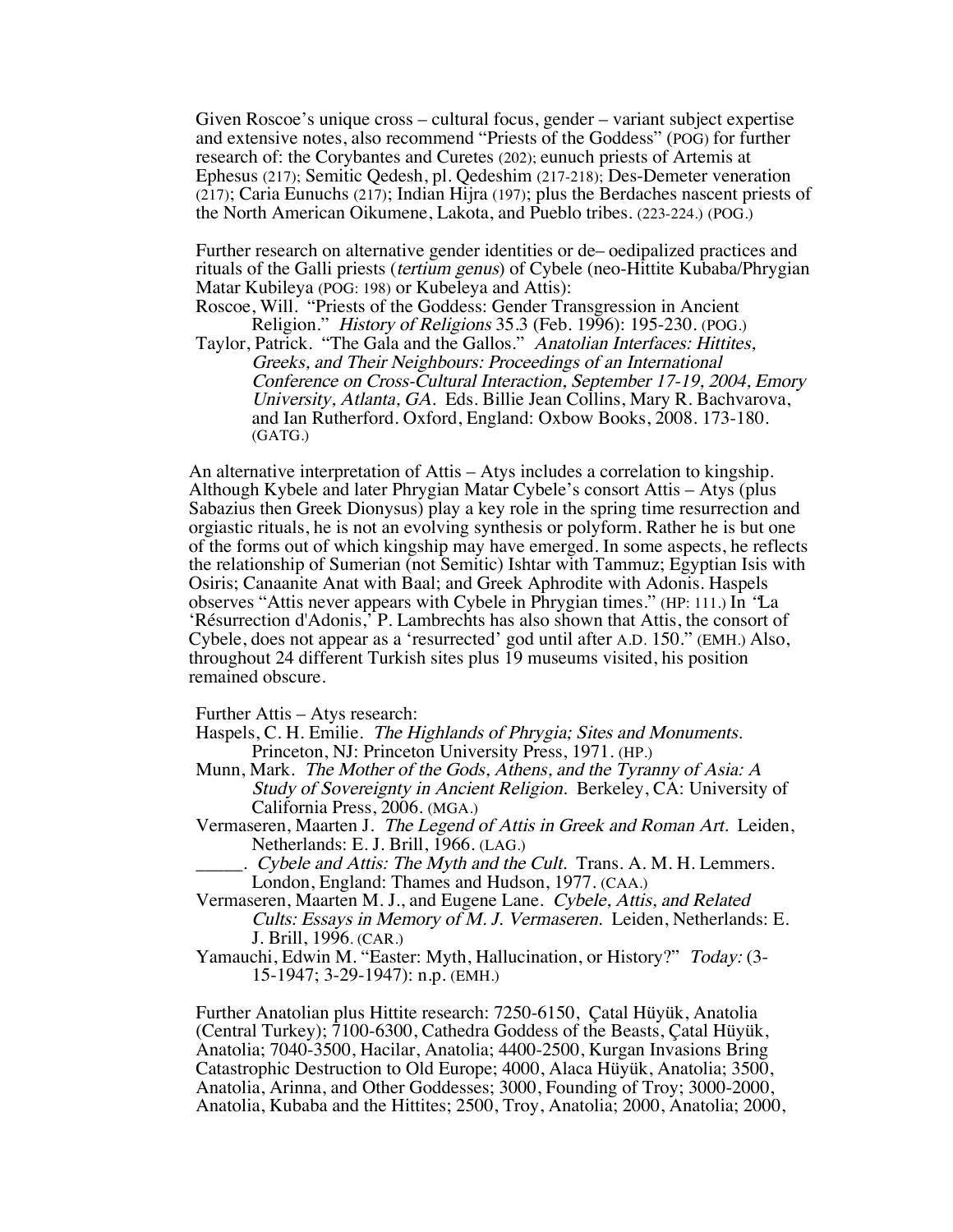Indo-European Tribes; 1790-1700, Goddess of Kultepe, Anatolia; 1450-1260, Hattusa and Yazilikaya, Anatolia; 1320, Palestine - Assyria - Exodus of Hebrews from Egypt; 1260, Hittites, Anatolia; 1200, Perge, Anatolia; 1200-1000, Phrygians in Anatolia: 1184, Hittites and Trojan War, c. 1200; 1100-800, Mediterranean Dark Ages; 1050-850, Kubaba and Kubat, Anatolia; 750-650, Cybele and King Midas, Anatolia; 650-550, Anatolia; 630-620, Goddess Kore, Izmir Turkey; 588-587, Cybele's Dedication, Rome; 585-300, Lydia Replaces Phrygia, Anatolia; 282-263, Demeter's Priene Temple, Anatolia; 204, Cybele to Rome; 200, The Great Cybele: Magna Mater at Santoni Sicily; and 200, Greece and Pergamon, Anatolia. (RGS.) (For CE entries see: 324, St. Peter's Basilica; 432- 440, Santa Maria Maggiore; 410, Cybele and Fall of Rome; 1207-1273, Rumi and Mother; and 1870, Lyon's Basilica Built Over Cybele's Pagan Temple.) (RG.)

Further Kubaba/Kybele/Cybele research: 3500, Anatolia, Arinna and Other Goddesses; 3000-2000, Anatolia Kubaba and the Hittites; 1184, Hittites and Trojan War; 1050-850, Kubaba and Kubat, Anatolia; 750-650, Cybele and King Midas; 588-587, Cybele's Dedication, Rome; 204, Cybele to Rome; 200, The Great Cybele Magna Mater at Santoni Sicily; and 200, Greece and Pergamon, Anatolia. (RGS.) (For CE entries see: 37-48, Mary and Pagan Goddesses; 324, St. Peter's Basilica; 432-440, Santa Maria Maggiore; 410, Cybele and Fall of Rome; 1207-1273, Rumi and Mother; and 1870, Lyon's Basilica Built Over Cybele's Pagan Temple.) (RG.)

Further Re-Genesis research on ancient healing/re-generating centers, some more well-known than others includes: Anatolian Bursa, Pergamon/Asclepion, Perge, Pamukkale, Ephesus and Bogazkoy; Egyptian Philae, Dendera, Abu Simbel/Abshek's Sacred Cave, and Kom Ombo; Roman Villa of Mysteries, Herculaneum, and Pompeii; Greek Kos; Minoan Crete; Megaliths Stonehenge, Avebury, Woodhenge, and West Kennet Long Barrow; ancient chalk mound Silbury Hill; Celtic Glastonbury/Chalice Well, and Brythonic Bath; Breton Gavrinis; Eire/Ireland's Knowth and Newgrange; Syrian Palmyra, \* and Iberian/Roman Alhambra.

\* UNESCO world–heritage site Palmyra was invaded and seized by Islamic militants on 5–20–2015. Ancient Palmyra was a major caravan juncture for centuries, crossroad center of trade, dark–deity rituals, water–healing facilities, and mercantile information exchange resource for Greek, Roman, Persian and Islamic cultures. As a world–crossroad repository, Palmyra's archaeology is/was (?) an iconic legacy and archive of ancient civilizations.

IMAGE: MAP: BLACK ANATOLIAN GODDESSES INC. PERGE: (ANATOLIA) TURKEY. PHOTO: © GSA. DESCRIPTION: MAP OF BLACK ANATOLIAN GODDESSES INC. ANA TANRICA AND LADY OF THE BEASTS, (ANATOLIA) TURKEY. SLIDE LOCATION TURKEY, SHEET 45A, ROW 1, SLEEVE 1, SLIDE #436, BCE. CO\_TUR\_S45A\_R1\_SL1\_S436.jpg SHOT ON LOCATION: EPHESUS MUSEUM (EFES MUZESI): SELCUK, (ANATOLIA) TURKEY. NOTE 1:

FOLLOWING THE AFRICAN INTERCONTINENTAL DISPERSIONS, INCLUDING ANATOLIAN TRADE ROUTES, THE VENERATION OF THE DARK MOTHERS BEGAN TO SPREAD THROUGHOUT ALL CONTINENTS (AO: 1-2; RGS). NOTE 2: FIELDWORK PROJECT 1986.

IMAGE: SIGNAGE: BUYUKKALE, (ANATOLIA) TURKEY. PHOTO: © GSA. DESCRIPTION: SIGNAGE AT BUYUKKALE TURKEY. SLIDE LOCATION TURKEY, SHEET 61, ROW 4, SLEEVE 4, SLIDE #762, BCE. CO\_TUR\_S61\_R4\_SL4\_S762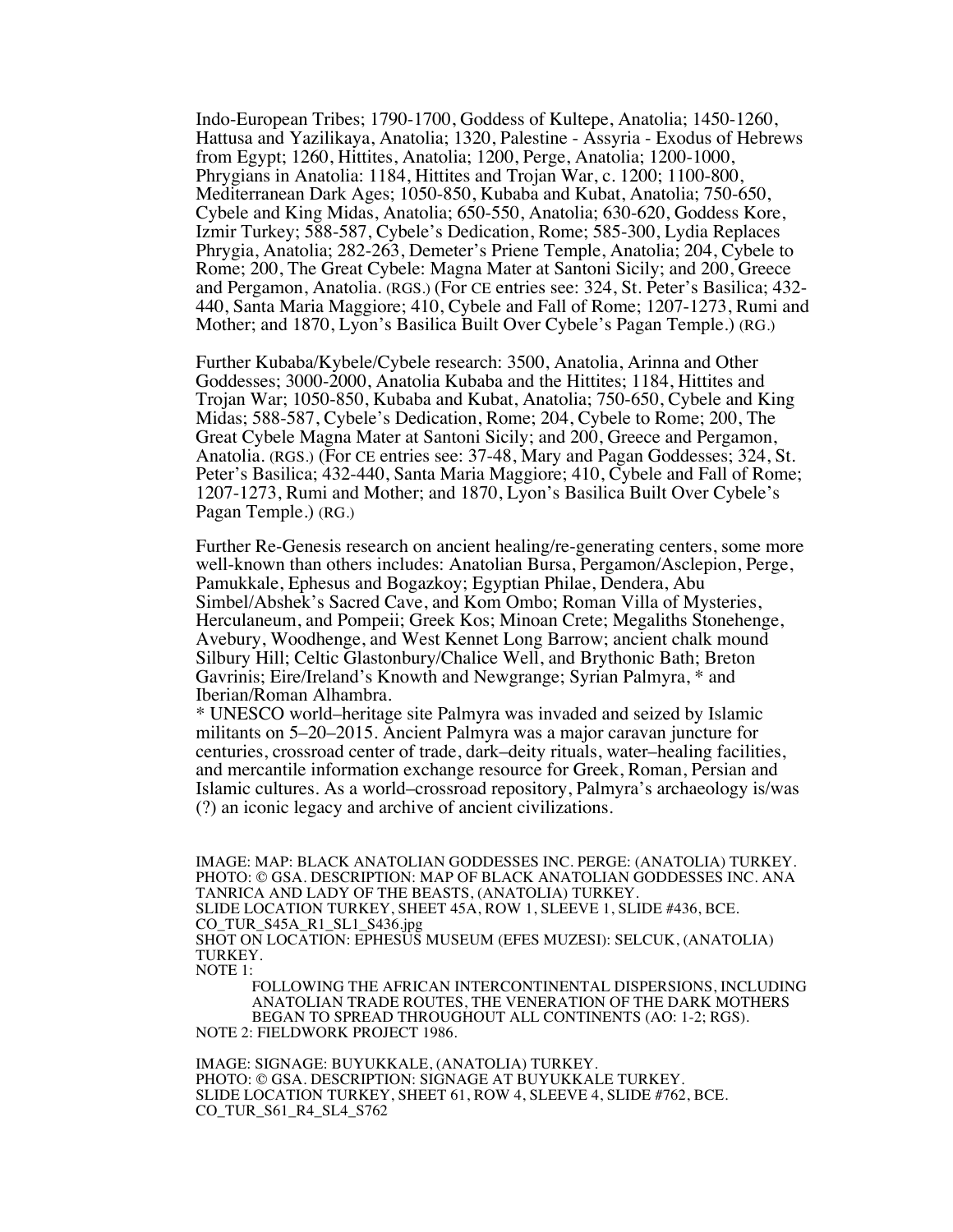SHOT ON LOCATION: BUYUKKALE, (ANATOLIA) TURKEY. NOTE 1: FIELDWORK PROJECT 1986.

IMAGE: CYBELE WITH IDAEAN DACTYLS MUSIC ATTENDANTS: BUYUKKALE, (ANATOLIA) TURKEY.

PHOTO: © GSA. DESCRIPTION: CYBELE WITH IDAEAN DACTYLS MUSIC ATTENDANTS: CITADEL COMPLEX AT BUYUKKALE (BUYUKKALE). SLIDE LOCATION TURKEY, SHEET 59, ROW 4, SLEEVE 1, SLIDE #724, BCE. CO\_TUR\_S59\_R4\_SL1\_S724VS. > VS. > CO\_TUR\_S54\_R4\_SL1\_S724 SHOT ON LOCATION: BUYUKKALE, (ANATOLIA) TURKEY. NOTE 1:

> THE FALL OF TROY MARKS THE DOWNFALL OF THE HITTITE EMPIRE, ANCESTORS OF PHRYGIANS WITH CYBELE AS NATIONAL GODDESS AND THE TEMPLE AT PESSINUS IN GALATIA (RGS: 1184, HITTITES AND TROJAN WAR, C. 1200).

NOTE 2: (CAA: PLATE 145, (10); SMA: 4.) NOTE 3: FIELDWORK PROJECT 1986.

PHOTO NOTE: CORRECT SLIDE CODING, CHRISI KARVONIDES' TEAM.

IMAGE: \* ANA TANRICA: ÇATAL HÜYÜK, (ANATOLIA) TURKEY. PHOTO: © GSA. DESCRIPTION: ANA TANRICA (LADY OF THE BEASTS) SEATED BETWEEN TWO LIONESSES/FELINES: NEOLITHIC SITE OF ÇATAL HÜYÜK, (ANATOLIA) TURKEY.

SLIDE LOCATION TURKEY, SHEET 45, ROW 1, SLEEVE 5, SLIDE #425a, 6500-6000 BCE. CO\_TUR\_S45\_R1\_SL5\_S425a.jpg

SHOT ON LOCATION MUSEUM OF ANATOLIAN CULTURES: ANKARA, (ANATOLIA) TURKEY.

NOTE 1: \* LADY OF THE ANIMALS, EARLIEST KNOWN FIGURE OF CYBELE. ÇATAL HÜYÜK, LEVEL II. (CAA: 15, FIG. 5; LOG: 107.)

NOTE 2: CAMERON PROPOSES THAT THE LADY OF THE BEASTS (ANA TANRICA) IS SEATED NOT BETWEEN LIONS BUT LIONESSES. (SA: 8.) NOTE 3: FIELDWORK PROJECT 1986.

IMAGE: THREE TANRICA KYBELES: PERGAMON, (ANATOLIA) TURKEY. PHOTO: © GSA. DESCRIPTION: THREE CATHEDRA TANRICA KYBELES WITH DRUMS SEATED ALONGSIDE LIONS. PERGAMON, (ANATOLIA) TURKEY. SLIDE LOCATION TURKEY, SHEET 112, ROW 3, SLEEVE 4, SLIDE #Bk276, BCE. CO\_TUR\_S112\_R3\_SL4\_SBk276 SHOT ON LOCATION MUSEUM OF ANATOLIAN CULTURES: ANKARA, (ANATOLIA) TURKEY.

NOTE 1: FIELDWORK PROJECT 1989.

IT\_RPT\_S2\_R3\_SL5\_S5 VS. > IT\_RPT\_ R3\_SL5\_S583.jpg IMAGE: LADY OF THE BEASTS (CYBELE): ÇATAL HÜYÜK, (ANATOLIA) TURKEY. PHOTO: © GSA. DESCRIPTION: LADY OF THE BEASTS OR LADY OF THE ANIMALS \* (EARLIEST KNOWN FIGURE OF CYBELE), SEATED BETWEEN TWO LIONS/FELINES: ÇATAL HÜYÜK, (ANATOLIA) TURKEY.

SLIDE LOCATION RE-GENESIS PHASE 2, SHEET 2, ROW 3, SLEEVE 5, SLIDE #583, 6000 BCE.

IT\_RPT\_S2\_R3\_SL5\_S5 VS. > IT\_RPT\_ R3\_SL5\_S583.jpg

SHOT ON LOCATION: MUSEUM OF ANATOLIAN CULTURES: ANKARA, (ANATOLIA) TURKEY.

NOTE 1: \* LADY OF THE ANIMALS, EARLIEST KNOWN FIGURE OF CYBELE. ÇATAL HÜYÜK, LEVEL II. (CAA: 15, FIG. 5; LOG: 107.)

NOTE 2: AN ICONOGRAPHIC INTERPRETATION OF THE CATHEDRA (THRONE) GODDESS INCLUDES HIEROS GAMOS. (APL: 2-23-1999.)

NOTE 3: "THE HIEROS GAMOS FROM WHENCE A ROYAL SOVEREIGN GETS HIS [OR HER] POWER AND THIS IS THE GODDESS HERSELF (APL: 2-23-1999)." NOTE 4: CAMERON PROPOSES THAT THE LADY OF THE BEASTS IS SEATED NOT

BETWEEN LIONS BUT LIONESSES. (SA: 8.)

IT\_RPT\_S2\_R3\_SL5\_S5 VS. > IT\_RPT\_ R3\_SL5\_S583.jpg NOTE 5: FIELDWORK PROJECT 1986.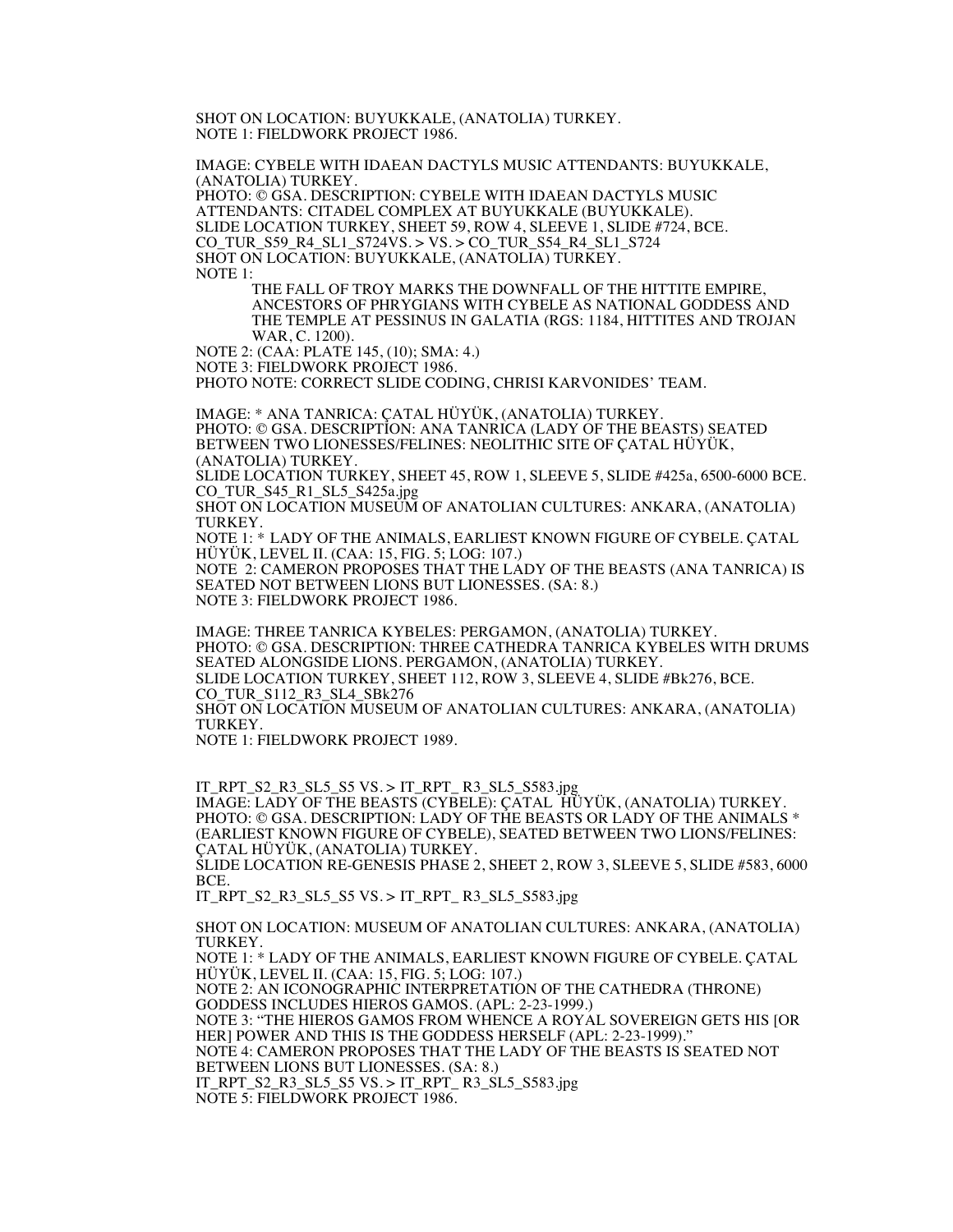PHOTO: NOTE CORRECT SLIDE CODING, CHRISI KARVONIDES' TEAM.

IMAGE: CYBELE RE. KUBABA: (ANATOLIA) TURKEY.

PHOTO © GSA. DESCRIPTION: CYBELE'S ORIGIN INC. GODDESS KUBABA. (TCOP: 154-9.) WINGED – TYPE – URAEUS (OR ANZU?) PROTECTS GODDESS KUBABA: ALTERNATIVE APPELLATIONS INC. LADY KUBABA, KUBA, KABAB, KAABA, ISHTAR OR HEPAT. ACCOUTREMENTS INC. POMEGRANATE OR MIRROR PLUS A HIGH POLOS HEADDRESS: COMPOSITION IS BASALT, (DARK VOLCANIC ROCK). SOURCE OF THIS KUBABA STATUE IS HITTITE CARCHEMISH (KARKAMIS), (ANATOLIA) TURKEY, NEAR THE ASSYRIAN (SYRIAN) BORDERS. SLIDE LOCATION TURKEY, SHEET 53A, ROW 2, SLEEVE 2, SLIDE #29, NEO-HITTITE BCE.

CO\_TUR\_S53A\_R2\_SL2\_S29.jpg

SHOT ON LOCATION: BRITISH MUSEUM: LONDON, ENGLAND. NOTE 1:

> ADDITIONALLY, THE ROYAL URAEUS (WEDJAT) OR COBRA IS ONE OF THE EGYPTIAN HIEROGLYPHIC SYMBOLS FOR THE GODDESS, ISIS. AS SUCH, THE COBRA (URAEUS) WAS UNDERSTOOD AS A THIRD EYE, ANALOGOUS TO HER WISDOM, PROTECTION, AND MYSTICAL INSIGHT. THEREFORE IT IS NOT UNUSUAL FOR EGYPTIAN TEMPLE ENTRANCES AND DOORWAYS TO BE FRAMED BY THE URAEUS (RGS).

NOTE 2: FIELDWORK PROJECT 1998-2002.

PHOTO NOTE: ENHANCE UNDER EXOOSURE, CHRISI KARVONIDES.

IMAGE: ENTHRONED CATHEDRA GODDESS KULTEPE: KULTEPE, (ANATOLIA) TURKEY.

PHOTO: © GSA. DESCRIPTION: ASSYRIAN FUNERAL CATHEDRA GODDESS WITH FULL TURBAN, ALMOND EYES, DETAILED PUBIC AREA, HANDS HOLDING BREASTS, SEATED ON IVORY THRONE, FOUND NEAR KULTEPE (KARUM), ANATOLIA.

SLIDE LOCATION RE-GENESIS PHASE 2, SHEET 1, ROW 2, SLEEVE 3, SLIDE #686, 1790-1700 BCE.

IT\_RPT\_S1\_R2\_SL3\_S686.jpg

SHOT ON LOCATION MUSEUM OF ANATOLIAN CULTURES: ANKARA, (ANATOLIA) TURKEY.

NOTE 1:

THE ANATOLIAN HITTITES EVOLVED OUT OF THE ASSYRIAN MERCHANTS THAT IMMIGRATED TO KANESH, OR MODERN KULTEPE NEAR KAYSERI. THE ASSYRIAN CAPITAL WAS HATTUSA/BOGAZKOY THAT ALSO COMPRISED BUYUKKALE (RGS).

NOTE 2: FIELDWORK PROJECT 1986.

IMAGE: GREEN CUBE (KUBE) BAETYL STONE: BOGAZKOY, (ANATOLIA) TURKEY. PHOTO: © GSA. DESCRIPTION: EMERALD GREEN CUBE (KUBE) BAETYL STONE AT BOGAZKOY TEMPLE COMPLEX AT HATTUSA OR HATTUSHA CITADEL. SLIDE LOCATION TURKEY, SHEET: 62, ROW 3, SLEEVE 3, SLIDE #773, BCE. CO\_TUR\_S62\_R3\_SL3\_S773

SHOT ON LOCATION: TEMPLE COMPLEX: BOGAZKOY, (ANATOLIA) TURKEY. NOTE 1: ALSO SEE, (MG: 395-397.)

NOTE 2:

PERSONAL FAVORITES INCLUDE A STUNNING VAULTED PASSAGE, MASSIVE AMPHORAE PLUS A LARGE SQUARE GREEN STONE BAETYL THAT STANDS ABOUT FOUR FEET HIGH AND EMANATES A RADIATING HEAT (RGS).

NOTE 3: GIVEN THAT GREENSTONE SERPENTINE CHLORITE OR STEATITE) WAS USED FOR STAMP SEALS IN SYRO-ANATOLIA, THIS REMARKABLE STONE MAY SOMEHOW BE RELATED? NOTE 4:

IN MANFRED LURKER'S DISCUSSION ABOUT BAETYLS, HE SAYS THAT ISIS' BAETYL IS HER WOMB WHERE SHE HOLDS THE DECEASED IN THE FETAL POSITION OR POSTURE OF THE CUBE, 'SYMBOLIC FORM OF THE MOTHER GODDESS' (GSAE: 44; RGS).

NOTE 5: FIELDWORK PROJECT 1986.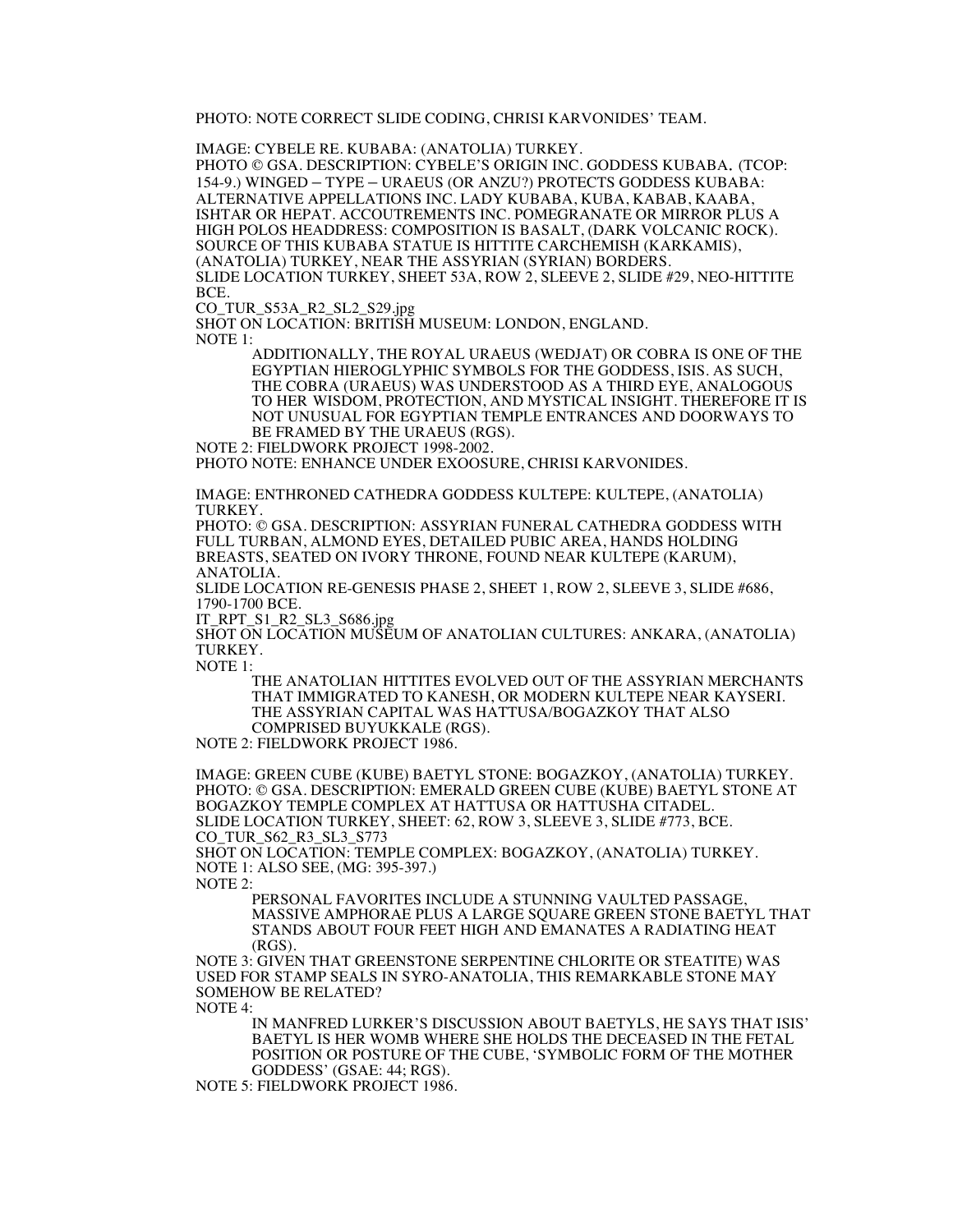IMAGE: EGYPTIAN CUBE GODDESS AT THE MUSEUM OF EGYPTIAN ANTIQUITIES: CAIRO, EGYPT.

PHOTO: © GSA. DESCRIPTION: PROTOTYPE OF EGYPTIAN CUBE DEITY ON FRONT LAWN OF CAIRO MUSEUM,

SLIDE LOCATION EGYPT, SHEET 43, ROW 1, SLEEVE 5, SLIDE #408, BCE. CO\_EGY\_S43\_R1\_SL5\_S408.jpg

SHOT ON LOCATION: MUSEUM OF EGYPTIAN ANTIQUITIES: CAIRO, EGYPT. NOTE 1:

SACRED BAETYL CUBE DEITIES ARE NUMEROUS IN ANTIQUITY. OTHER SELECTED EXAMPLES INCLUDE: MASSEBAH/MASSEBOTH (OBELISKS AND PILLAR CULTS) AT ABU SIMBEL; SACRED TREE-OF-LIFE SUCH AS TUTANKHAMEN'S DJED (MG: 241-243); AND THE OMPHALOS OR EARTH NAVEL STONE AT DELPHI (RGS).

NOTE 2: FIELDWORK PROJECT 1985-1989.

## ILLUSTRATION: THINK IMAGE WAS DONE RE. LA SPRING, 2017 TRIP? IMAGE: CROPPED KYBELE OR CYBELE GREEN BAITYLOS, ALTERNATELY KNOWN

AS BAETYLS OR BAITULOS (CUBED DEITIES) THAT DATE BACK THE NEOLITHIC. ILLUSTRATION © GSA DESCRIPTION: GREEN BAITYLOS, KYBELE OR CYBELE SLIDE LOCATION DESKTOP, SHEET , ROW , SLEEVE , SLIDE # IT\_CYB\_S\_R\_SL\_S.jpg

BAITYLOS, BAETYLS, OR BAITULOS:

NOTE 1:

THESE REVERED SACRED BAETYLS (HEADLESS STONES) ARE NUMEROUS IN ANTIQUITY SUCH AS THE EGYPTIAN BAETYLS AT ABU SIMBEL AND EDFU. OTHER SELECTED EXAMPLES OF SACRED STONES INCLUDE: MASSEBAH/MASSEBOTH (OBELISKS AND PILLAR CULTS) AT ABU SIMBEL; SACRED TREE – OF – LIFE SUCH AS TUTANKHAMEN'S DJED (MG: 241-243); AND THE OMPHALOS OR EARTH NAVEL STONE AT DELPHI (RGS).

NOTE 2:

ALTHOUGH SACRED MOONSTONES WERE USUALLY BLACK, SOME WERE ALSO WHITE, SUCH AS THOSE FROM: KITION OR CITIUM IN CYPRUS; ASTARTE OR BA'ALAT GEBAL IN BYBLOS, LEBANON (CEOA: 90); [AND ARTEMIS IN PERGE, (ANATOLIA) TURKEY (WM: 41; RGS)].

NOTE 3:

FURTHER RESEARCH IN PROCESS ON RECENT METEORITE STUDIES OF ANCIENT BLACK CONICAL STONES (BAETYLS) INCLUDING: APHRODITE'S PALAEO – PAPHOS SANCTUARY; SYRIAN ELAGABAL IN EMISA OR EMESA; MECCA'S BLACK KA'AB, KA'ABA, KUBA, KUBE, OR KAABEH (CUBE) GODDESS (CAA: 22); PESSINUS; PERGE; SIDON; SYNNADA; TRIPOLIS; CYRRHUS; MALLAS; SARDIS; PIERIAN SELEUCIA; MACEDONIA; TYRE; ATTUDA; SAMOTHRACE, AND POLA (RGS). NOTE 4: FIELDWORK PROJECT 1986.

 $\mathcal{A}$  $\mathbf{d}$ ıt  $\mathbf f$  $\mathbf{t}$ Fig. 731.